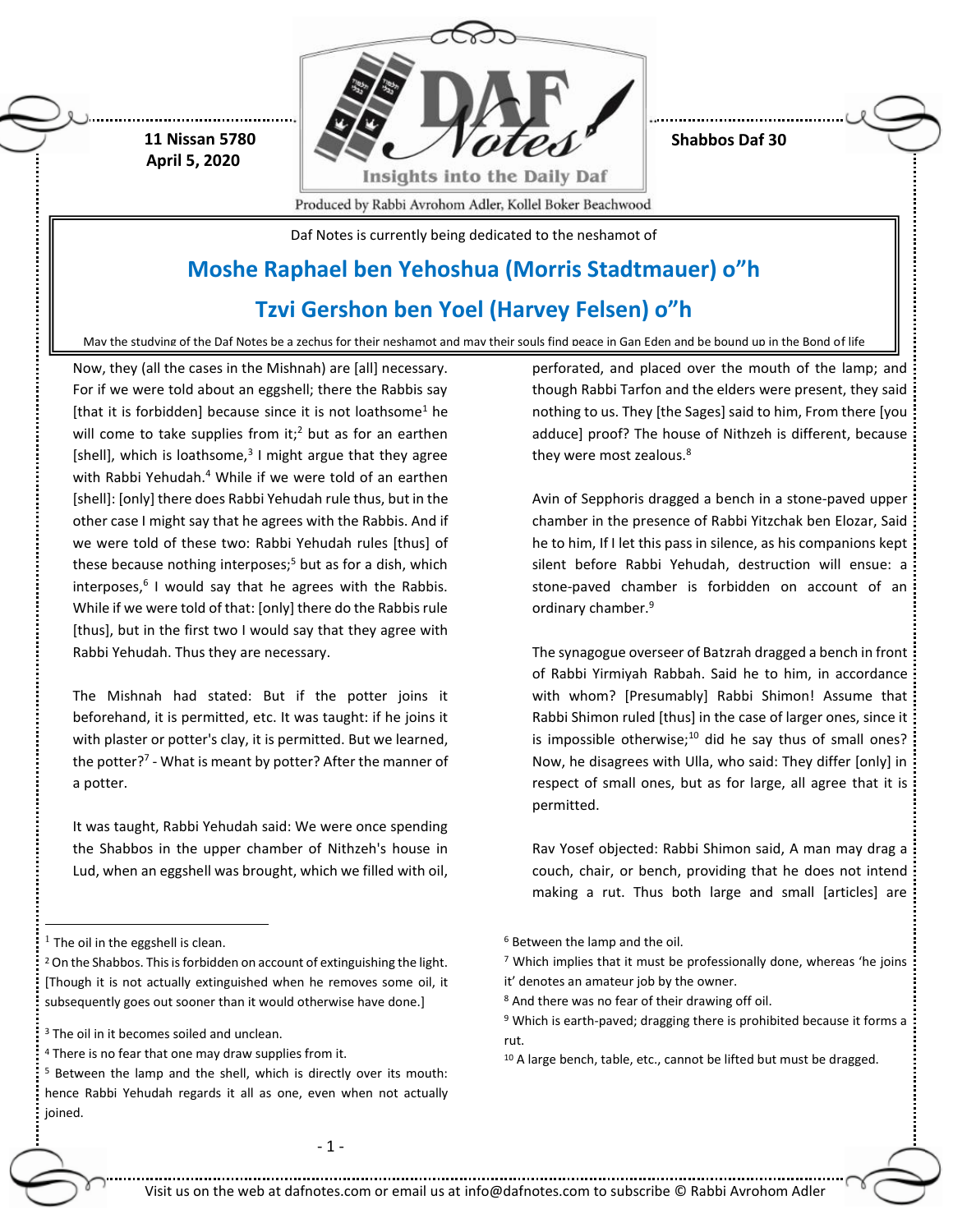

taught, $11$  which is a difficulty on both views. - Ulla reconciles it according to his view, and Rabbi Yirmiyah Rabbah reconciles it according to his. Ulla reconciles it according to his view: the couch is like the chair.<sup>12</sup> While Rabbi Yirmiyah Rabbah reconciles it according to his: the chair is like the couch.<sup>13</sup>

Rabbah objected: Clothes merchants sell in their normal fashion, providing that one does not intend [to gain protection] from the sun in hot weather or from the rain when it is raining;<sup>14</sup> but the strictly religious sling them on a staff behind their back. Now here that it is possible to do as the strictly religious, it is the same as small [articles of furniture], yet when one has no intention Rabbi Shimon permits it at the outset? This refutation of Rabbi Yirmiyah Rabbah is indeed a refutation. (29b)

### **Mishnah: One who extinguishes a light in Shabbos out of concern for danger is exempt.**

If one is afraid of gentiles, bandits, harmful spirits, or desires that a sick person is able to sleep and toward this end he extinguishes a lamp on Shabbos, he is exempt. The reason he is exempt is because the act of labor that he performed is a *melachah sheain tzricha legufa*, an act of labor that does not have a defined purpose.

## **One who extinguished the wick for a defined purpose is liable a chatas offering.**

If one extinguishes the lamp to spare the lamp, the oil, or the wick, although he has not performed a *melachah shetzricha legufa*, an act of labor that has a defined purpose, the *Tanna Kama* (first opinion in the Mishnah) he is still liable a chatas offering. The reason for this is because the Tanna Kama follows the ruling of Rabbi Yehudah that one who performed a *melachah sheain tzricha legufa* is liable as if he had performed a true act of labor. Rabbi Yosi, however,

 $\ddot{\phantom{a}}$ 

maintains that in all cases one would be exempt, except when he extinguishes the wick in order to make the wick into charcoal. The *Gemora* later (31b) will explain the reason for Rabbi Yosi's ruling. (29b)

Since the second clause teaches, he is liable, it may be inferred that it is Rabbi Yehudah.<sup>15</sup> Then to what does the first clause refer? If to an invalid dangerously ill, [the Tanna] should have stated, 'it is permitted'? $16$  While if to an invalid who is not in danger, he should have stated, He is liable to a chatas?<sup>17</sup> - After all, [it refers] to an invalid dangerously sick, and logically he should teach, it is permitted; but because he wishes to teach 'he is liable' in the second clause, he also teaches 'he is not liable' in the first. And as for what Rabbi Oshaia taught: If it is for the sake of a sick person, that he should sleep, he must not extinguish it; but if he extinguishes it, he is not liable, though it is forbidden-that refers to one who is not dangerously ill, and agrees with Rabbi Shimon.<sup>18</sup>

This question was asked before Rabbi Tanchum of Nevay: What about extinguishing a burning lamp for a sick man on the Shabbos? — Thereupon he commenced and spoke: You, Shlomo, where is your wisdom and where is your understanding? It is not enough for you that your words contradict the words of your father David, but that they are selfcontradictory! Dovid HaMelech proclaimed that the dead cannot praise Hashem, and you praised the dead who are better off than the living. You contradicted yourself when you stated that a live dog is better than a dead lion. He resolved the contradictions by stating: As to what Dovid said: 'The dead cannot praise God', this is what he meant: Let a man always engage in Torah and good deeds before he dies, for as soon as he dies he is restrained from [the practice of] Torah and good deeds, and the Holy One, Blessed be He, finds nothing to praise in him. And thus Rabbi Yochanan said, What is meant by the verse, Among the dead [I am] free? Once a man dies, he becomes free of the Torah and good deeds. And as to what

<sup>11</sup> A couch is large; a chair is small.

<sup>12</sup> I.e., a small couch is meant.

<sup>13</sup> A large, heavy chair is meant.

<sup>&</sup>lt;sup>14</sup> The reference is to garments containing shatnez - the forbidden mixture of wool and linen sold to gentiles. Merchants slung their wares across their shoulders for display, and though some protection is afforded thereby and it is like wearing them, it is permitted.

 $15$  The work of extinguishing is not needed per se but merely to effect something else, e.g., to spare the oil, and it is Rabbi Yehudah who maintains that such work involves liability.

<sup>16</sup> 'He is exempt' implies that it is actually forbidden.

<sup>&</sup>lt;sup>17</sup> Since there is no danger of life, it is prohibited like any other work. <sup>18</sup> That no liability is incurred on account of a labor not required for itself.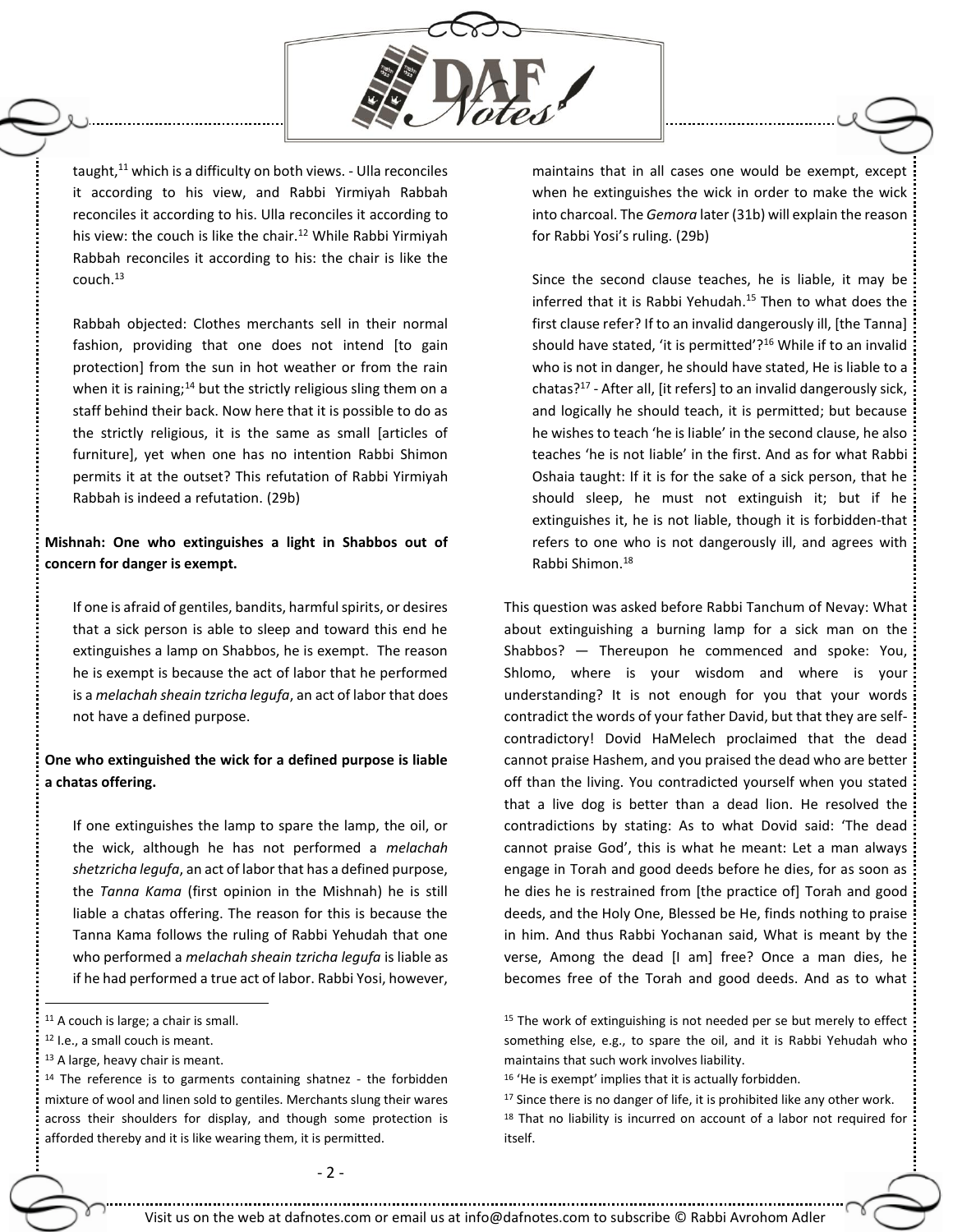

Shlomo said, 'And I praise the dead that are already dead' for when the Jews sinned in the wilderness, Moshe stood before the Holy One, Blessed be He, and uttered many prayers and supplications before Him, but he was not answered. Yet when he exclaimed, 'Remember Avraham, Yitzchak, and Yisrael, your servants!' he was immediately answered. Didn't then Shlomo well say, and I praise the dead that are already dead'?

Another interpretation: In worldly affairs, when a prince of flesh and blood issues a decree, it is doubtful whether it will be obeyed or not; and even if you say that it is obeyed, it is obeyed during his lifetime but not after his death. Whereas Moshe our Teacher decreed many decrees and enacted numerous enactments, and they endure forever and unto all eternity. Didn't then Shlomo well say, 'And I praise the dead, etc.'

Another interpretation [of] 'and I praise, etc.' is in accordance with Rav Yehudah's dictum in Rav's name, viz., What is meant by, Shoew me a sign for good, that my enemies may see it, and be ashamed? Dovid prayed before the Holy One, Blessed be He, 'Master of the Universe! Forgive me for that sin!'<sup>19</sup> 'It is forgiven,' replied God. Dovid said to God, 'Show for me a sign in my lifetime.' Hashem responded to him, 'During your lifetime, I will not show it, but in the lifetime of your son Shlomo I will show it.' When Shlomo built the Holy Temple and sought to bring the Aron (ark) inside the Holy of Holies, the gates of the Holy of Holies would not open whereupon the gates clung to each other. Shlomo uttered twenty-four prayers, yet he was not answered. He opened [his mouth] and exclaimed, 'Lift up your heads, O gates; and be lifted up, you everlasting doors: And the King of glory shall come in. They rushed upon him to swallow him up, crying, 'Who is the king of glory'? 'The Lord, strong and mighty,' answered he. Then he repeated, 'Lift up your heads, O gates; Yea, lift them up, you everlasting doors: and the King of glory shall come in. Who is this King of glory? The Lord of hosts, He is the King of glory. Selah'; yet he was not answered. But as soon as he prayed, 'Hashem God, do not turn away the face of Your anointed one! Remember the good deeds of Dovid your servant,' he was immediately answered. In that hour the faces of all David's enemies turned [black] like the bottom of a pot, and all Israel knew that the Holy One, Blessed be He, had

 $\overline{a}$ 

forgiven him that sin. Didn't then Shlomo well say, and I praise the dead which are already dead'? And thus it is written, On the eighth day he sent the people away, and they blessed the king, and went into their tents joyful and glad of heart for all the goodness that Hashem had showed unto Dovid his servant, and to Israel his people.

'And they went unto their tents' [means] that they found their wives clean; 'joyful', because they had enjoyed the radiance of the Divine Presence; 'and glad of heart', because their wives conceived and each one bore a male child; 'for all the goodness that Hashem had shewed unto Dovid his servant', that He had forgiven him that sin; and to Israel his people', for He had forgiven them the sin of [eating on] Yom Kippur. (30a)

And as to what Shlomo said, 'for a living dog is better than a dead lion', — that is as Rav Yehudah said in Rav's name, viz.; what is meant by the verse, Hashem, make me to know my end, and the measure of my days, what it is; let me know how frail I am. David said before the Holy One, Blessed be He, 'Master of the Universe! Lord, make me to know my end.'<sup>20</sup> 'It is a decree before Me,' replied He, 'that the end of a mortal is not made known.' 'And the measure of my days, what it is'-'it is a decree before Me that a person's span [of life] is not made known.' 'Let me know how frail I am.' Said He to him. 'You will die on the Shabbos.' 'Let me die on the first day of the week!'<sup>21</sup> 'The reign of your son Shlomo shall already have become due, and one reign may not overlap another even by a hairbreadth.' 'Then let me die on the eve of the Shabbos!' Said He, 'For a day in your courts is better than a thousand': better is to Me the one day that you sit and engage in learning than the thousand burntofferings which your son Shlomo is destined to sacrifice before Me on the altar.'

Now, every Shabbos day he would sit and study all day.<sup>22</sup> On the day that his soul was to be at rest, the Angel of death stood before him but could not prevail against him, because learning did not cease from his mouth. 'What shall I do to him?' said he. Now, there was a garden before his house; so the Angel of death went, ascended and shook the trees. He [Dovid] went out to see: as he was ascending the ladder, it broke under him. Thereupon

<sup>&</sup>lt;sup>19</sup> Dovid had a relationship with Bathsheva, the wife of Uriah Hachiti, who was on the battlefield. Although Hashem told Dovid that his sin was forgiven, Dovid desired a sign in his lifetime that would clearly demonstrate that he had repented.

<sup>&</sup>lt;sup>20</sup> Dovid desired to know when he would die.

 $21$  The following day, so that the usual offices for the dead may be performed, some of which are forbidden on the Shabbos. <sup>22</sup> As Torah study protects one from death.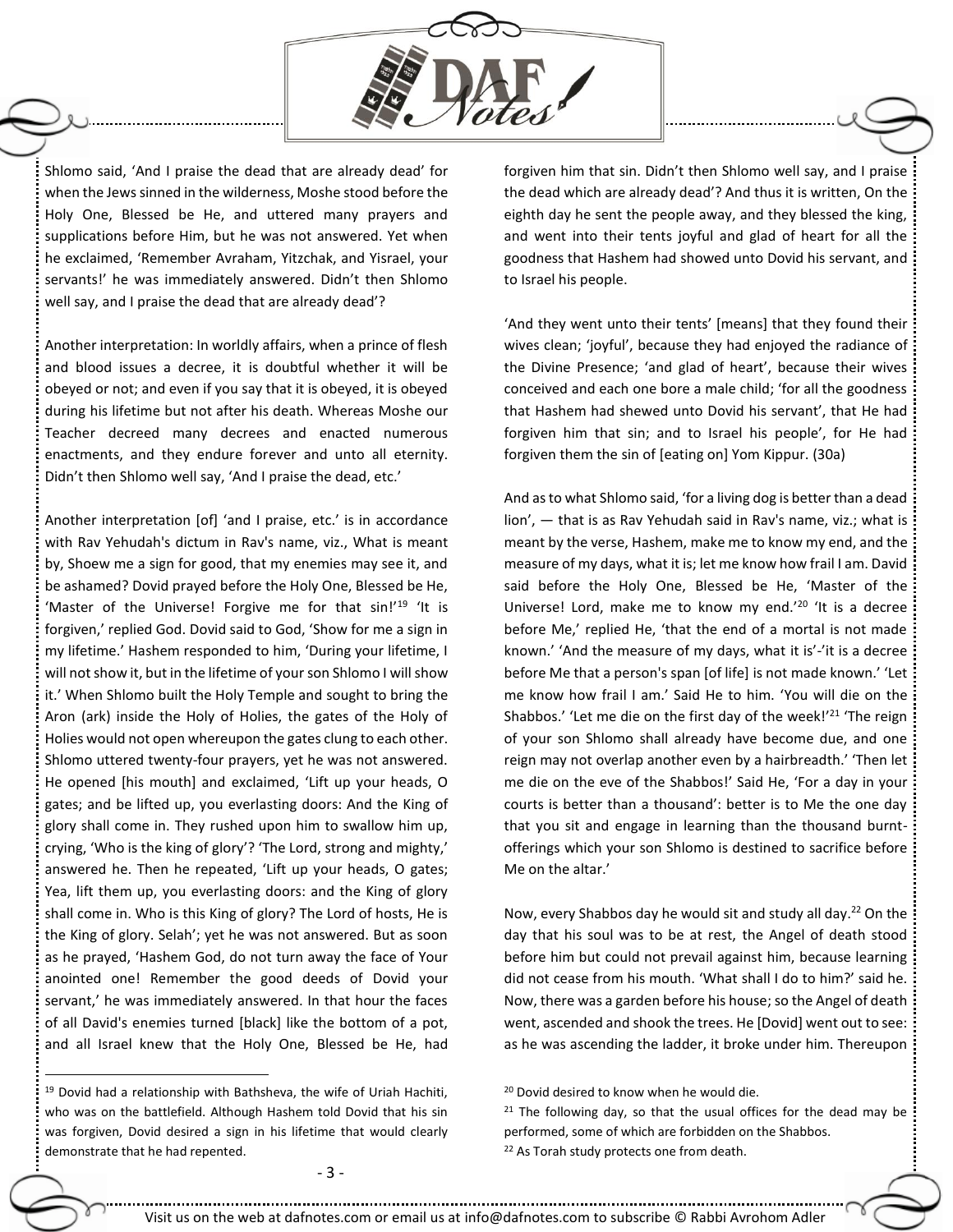

he became silent [from his studies] and his soul had repose. Then Shlomo sent to Beis Hamidrash: My father is dead and lying in the sun; and the dogs of my father's house are hungry; what shall I do? They sent back, Cut up a carcass and place it before the dogs; and as for your father, put a loaf of bread or a child upon him and carry him away. Didn't then Shlomo well say, for a living dog is better than a dead lion?

And as for the question which I asked before you,  $-$  a lamp is designated lamp, and the soul of man is called a lamp: better it is that the lamp of flesh and blood be extinguished before the lamp of the Holy One, Blessed be He. (30a – 30b)

Rav Yehudah son of Rav Shmuel bar Shilas said in Rav's name: The Sages wished to hide the Book of Koheles, because its words are self-contradictory; yet why did they not hide it? Because its beginning is words of Torah and its end is words of Torah. Its beginning is words of Torah, as it is written, What profit has man of all his labor wherein he labors under the sun? And the School of Rabbi Yannai commented: Under the sun he has none, but he has it [sc. profit] before the sun. The end thereof is words of Torah, as it is written, Let us hear the conclusion of the matter, fear God, and keep his commandments: for this is the whole of man. What is meant by, 'for this isthe whole of man'?-Said Rabbi Elozar, The entire world was created only for the sake of this [type of] man. Shimon ben Azzai-others state, Shimon ben Zoma-said: The entire world was created only to be a companion to this man.

And how are its words self-contradictory?-It is written, anger is better than play; but it is written, I said of laughter, it is to be praised. It is written, Then I commended joy; but it is written, and of joy [I said] What does it?" There is no difficulty: 'anger is better than laughter': the anger which the Holy One, Blessed be He, displays to the righteous in this world is better than the laughter which the Holy One, Blessed be He, laughs with the wicked in this world. 'And I said of laughter, it is to be praised': that refers to the laughter which the Holy One, Blessed be He, laughs with the righteous in the World to Come. 'Then I commended joy': this refers to the joy of a mitzvah. 'And of joy [I said], what does it': this refers to joy [which is] not in connection with a mitzvah. This teaches you that the Divine Presence rests [upon] man] neither through gloom, nor through laziness, nor through frivolity, nor through levity, nor through talk, nor through idle chatter, save through a matter of joy in connection with a mitzvah, as it is said, But now bring me a musician; and it came to pass, when the musician played, that the hand of Hashem came upon him.

Rav Yehudah said: And it is likewise thus for a matter of halachah. Rava said: And it is likewise thus for a good dream. But that is not so, for Rav Giddal said in Rav's name: If any scholar sits before his teacher and his lips do not drip bitterness, they shall be burnt, for it is said, his lips are as lilies [shoshanim], dropping liquid myrrh [mor'ober]: read not mor'ober, but mar'ober [dropping bitterness]; read not shoshanim but sheshonin [that study]? There is no difficulty: the former applies to the teacher; the latter to the disciple. Alternatively, both refer to the teacher, yet there is no difficulty: the one means before he commences; the other, after he commences. Even as Rabbah before he commenced [his discourse] before the scholars used to say something humorous, and the scholars were cheered; after that he sat in awe and began the discourse.

The Book of Mishlei too they desired to hide, because its statements are self-contradictory. Yet why did they not hide it? They said, Did we not examine the Book of Koheles and find a reconciliation? So here too let us make search. And how are its statements self-contradictory?-It is written, Answer not a fool according to his folly; yet it is also written, Answer a fool according to his folly? There is no difficulty: the one refers to matters of learning; the other to general matters. Even as a certain person came before Rebbe and said to him, 'Your wife is my wife and your children are mine.' 'Would you like to drink a glass of wine?' asked he. He drank and burst. A certain man came before Rabbi Chiya and said to him, 'Your mother is my wife and you are my son! Would you like to drink a glass of wine?' asked he. He drank and burst. Rabbi Chiya observed: Rebbe's prayer was in-so-far effective that his sons were not made illegitimate. For when Rebbe prayed he used to say, May it be Your will, Hashem our God, to save me this day from the impudent and from impudence.

'Matters of learning'-what is that?-As Rabban Gamliel sat and lectured, Woman is destined to bear every day, for it is said, the woman conceived and bore simultaneously. But a certain disciple scoffed at him, quoting, 'there is no new thing under the sun.' Come, and I will show you its equal in this world, he replied. He went forth and showed him a fowl. On another occasion Rabban Gamliel sat and lectured, Trees are destined to yield fruit

- 4 -